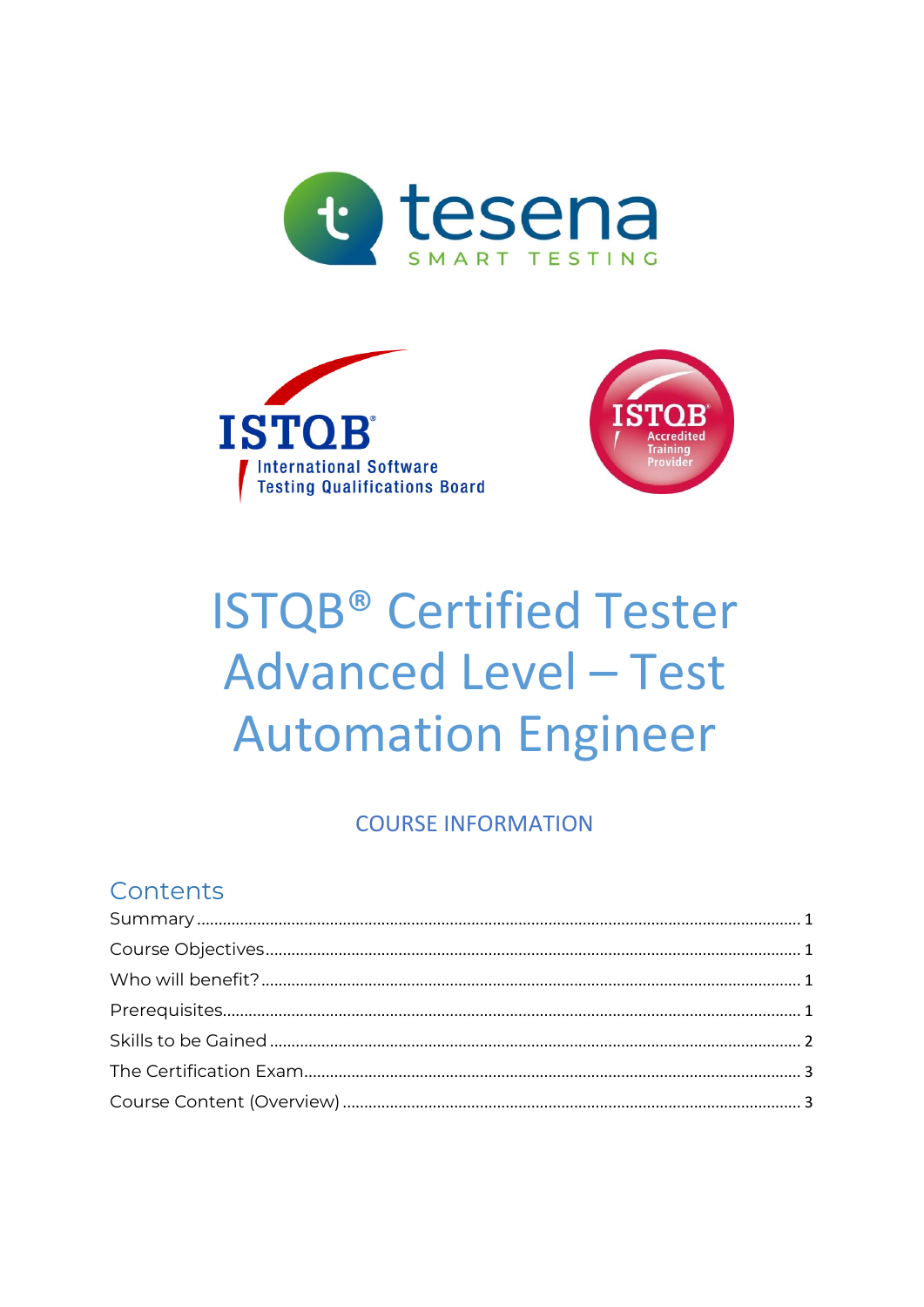



### <span id="page-1-0"></span>Summary

*This 3-day course explains the tasks of a test automation engineer (TAE) in designing, developing, and maintaining test automation solutions. The course is accredited by the ISTQB® and leads to the ISTQB Advanced Test Automation Engineer Certificate.*

*Our training includes exercises and practice exam questions to highlight key aspects of the syllabus, to help participants understand and practice the concepts and methods presented and to prepare them for the certification exam.*

### <span id="page-1-1"></span>Course Objectives

This course aims to provide participants with the knowledge and skills necessary to guide a test automation project. It focuses on the concepts, methods, tools and processes for automating dynamic functional tests and the relationship of those tests to test management, configuration management, defect management, software development processes and quality assurance.

The methods described are generally applicable across variety of software lifecycle approaches (e.g., agile, sequential, incremental, iterative), types of software systems (e.g., embedded, distributed, mobile) and test types (functional and non-functional testing).

# <span id="page-1-2"></span>Who will benefit?

Advanced level courses are suitable for anyone who is interested in progressing an established career in software testing. This includes people in roles such as testers, test analysts, test engineers, test consultants, test team leads, test managers, user acceptance testers and software developers. They may also be of interest to anyone who wants a deeper than Foundation level understanding of software testing, such as project managers, quality managers, software development managers, business analysts, IT directors and management consultants.

This ISTQB Advanced Test Automation Engineer certification course is aimed at professionals who are working within a tool supported software testing environment. It is also suitable for professionals who are planning to start working within a tool supported software testing environment in the future, or are working within companies that plan to do so.

People possessing an ISTQB Advanced Test Automation Engineer certificate may use the Certified Tester Advanced Level acronym: CTAL-TAE.

### <span id="page-1-3"></span>**Prerequisites**

In order to take an ISTQB Advanced level certification exam, it is necessary to already have the CTFL certificate and to "satisfy the Exam Board which examines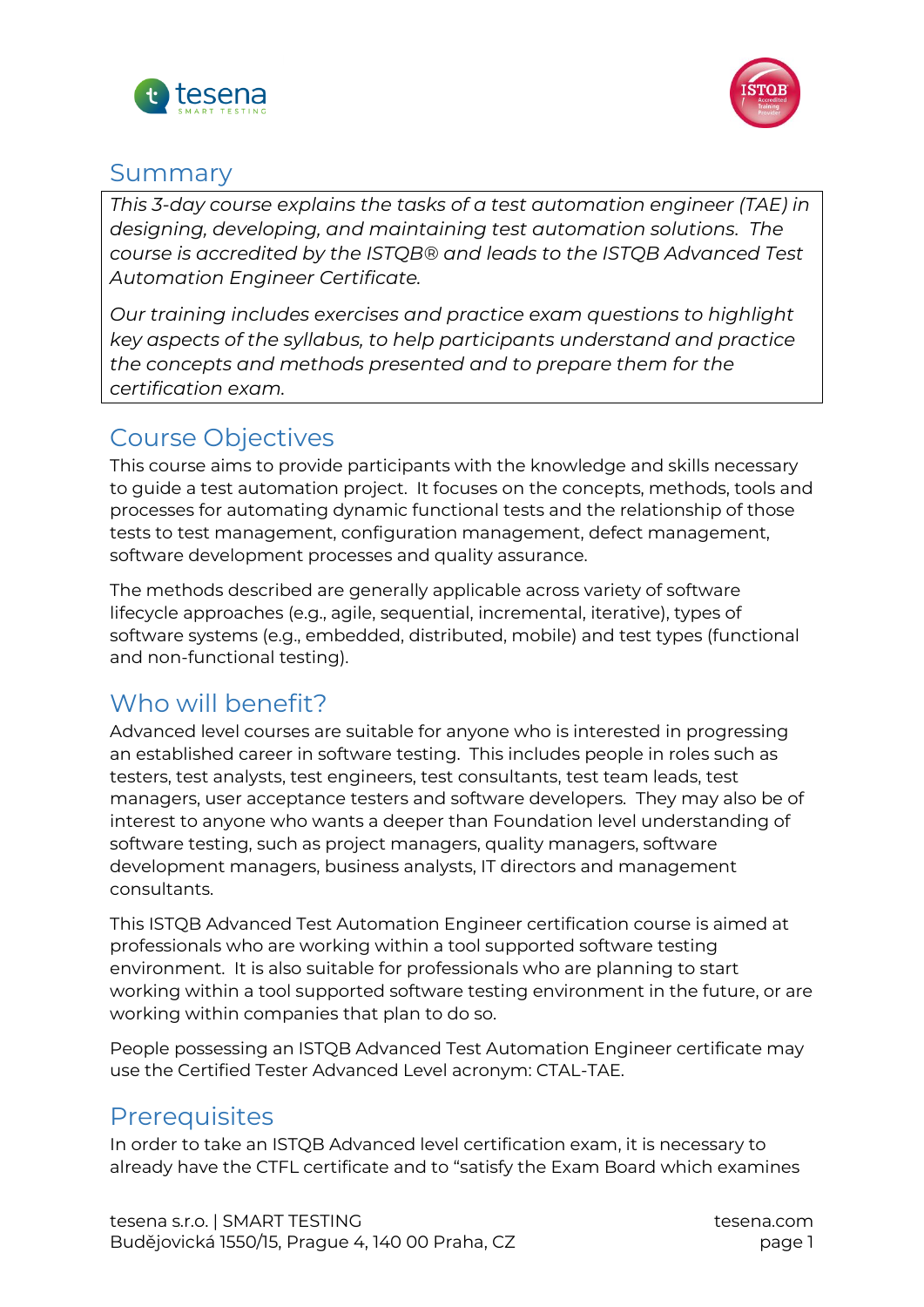



them that they have sufficient practical experience to be considered Advanced Level qualified".

The CTFL certificate is not a pre-requisite for attending this training course. It is, however, essential that attendees have either obtained it or, at least, have undergone an ISTQB-accredited Foundation level training course. It is further recommended that delegates also have:

- at least one year's practical experience of software testing;
- at least a theoretical understanding and preferably some practical experience of basic programming.

# <span id="page-2-0"></span>Skills to be Gained

A candidate who achieves ISTQB Advanced Test Automation Engineer certification can be expected to:

- Contribute to the development of a plan to integrate automated testing within the testing process.
- Evaluate tools and technology for automation best fit to each project and organization.
- Create an approach and methodology for building a test automation architecture (TAA).
- Design and develop (new or modified) test automation solutions that meet the business needs.
- Enable the transition of testing from a manual to an automated approach.
- Create automated test reporting and metrics collection.
- Manage and optimize testing assets to facilitate maintainability and address evolving (test) systems.
- Explain the objectives, advantages, disadvantages, and limitations of test automation.
- Identify technical success factors of a test automation project.
- Analyse a system under test to determine the appropriate automation solution.
- Analyse test automation tools for a given project and report technical findings and recommendations.
- Understand "design for testability" and "design for test automation" methods applicable to the SUT.
- Explain the structure of the Generic Test Automation Architecture.
- Analyse factors of implementation, use, and maintenance requirements for a given Test Automation Solution.
- Explain the factors to be considered when identifying reusability of components.
- Apply guidelines that support effective test tool pilot and deployment activities.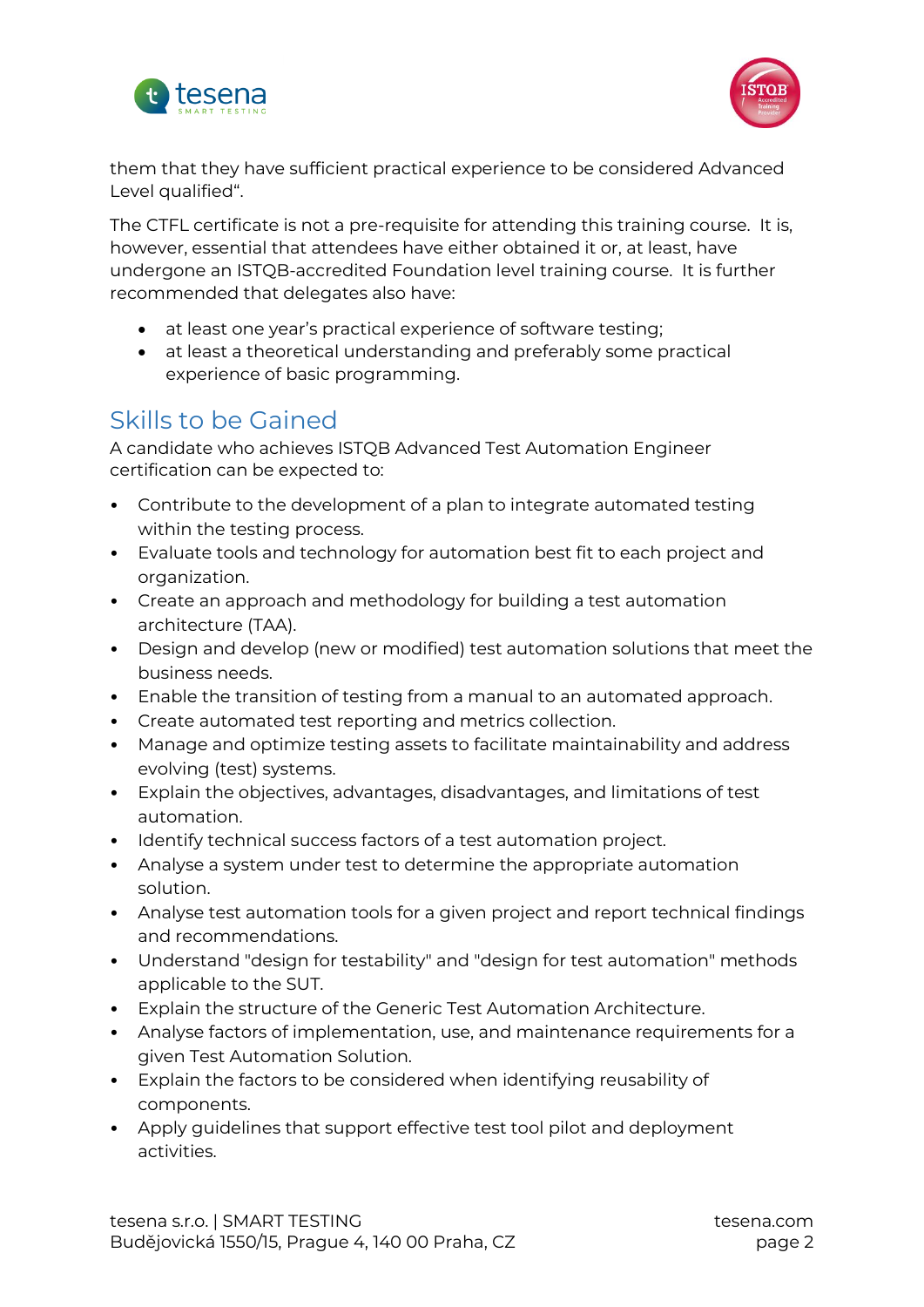



- Analyse deployment risks and identify technical issues that could lead to failure of the test automation project, and plan mitigation strategies.
- Understand which factors support and affect maintainability.
- Classify metrics that can be used to monitor the test automation strategy and effectiveness.
- Explain how a test execution report is constructed and published.
- Apply criteria for determining the suitability of tests for automation.
- Understand the factors in transitioning from manual to automation testing.
- Explain the factors to consider in implementing automated regression testing, new feature testing, and confirmation testing.
- Verify the correctness of an automated test environment including test tool setup.
- Verify the correct behaviour for a given automated test script and/or test suite.
- Analyse the technical aspects of a deployed test automation solution and provide recommendations for improvement.

### <span id="page-3-0"></span>The Certification Exam

The Certificate is awarded to those who pass a written 90-minute multiple-choice exam of 40 questions that is set, moderated, marked and invigilated by an ISTQB licensed Exam Provider. Candidates whose native language is not English get an extra 25% time allowance.

The exam will be arranged separately on a later date. Tesena, in common with other training providers, recommends that Advanced Level exams be taken approximately 1 – 2 weeks after the course in order to allow adequate preparation time.

# <span id="page-3-1"></span>Course Content (Overview)

### **Chapter 1: Introduction and Objectives for Test Automation**

- Purpose of Test Automation
- Success Factors in Test Automation

### **Chapter 2: Preparing for Test Automation**

- SUT Factors Influencing Test Automation
- Tool Evaluation and Selection
- Design for Testability and Automation

### **Chapter 3: The Generic Test Automation Architecture**

- Introduction to gTAA
- TAA Design
- TAS Development